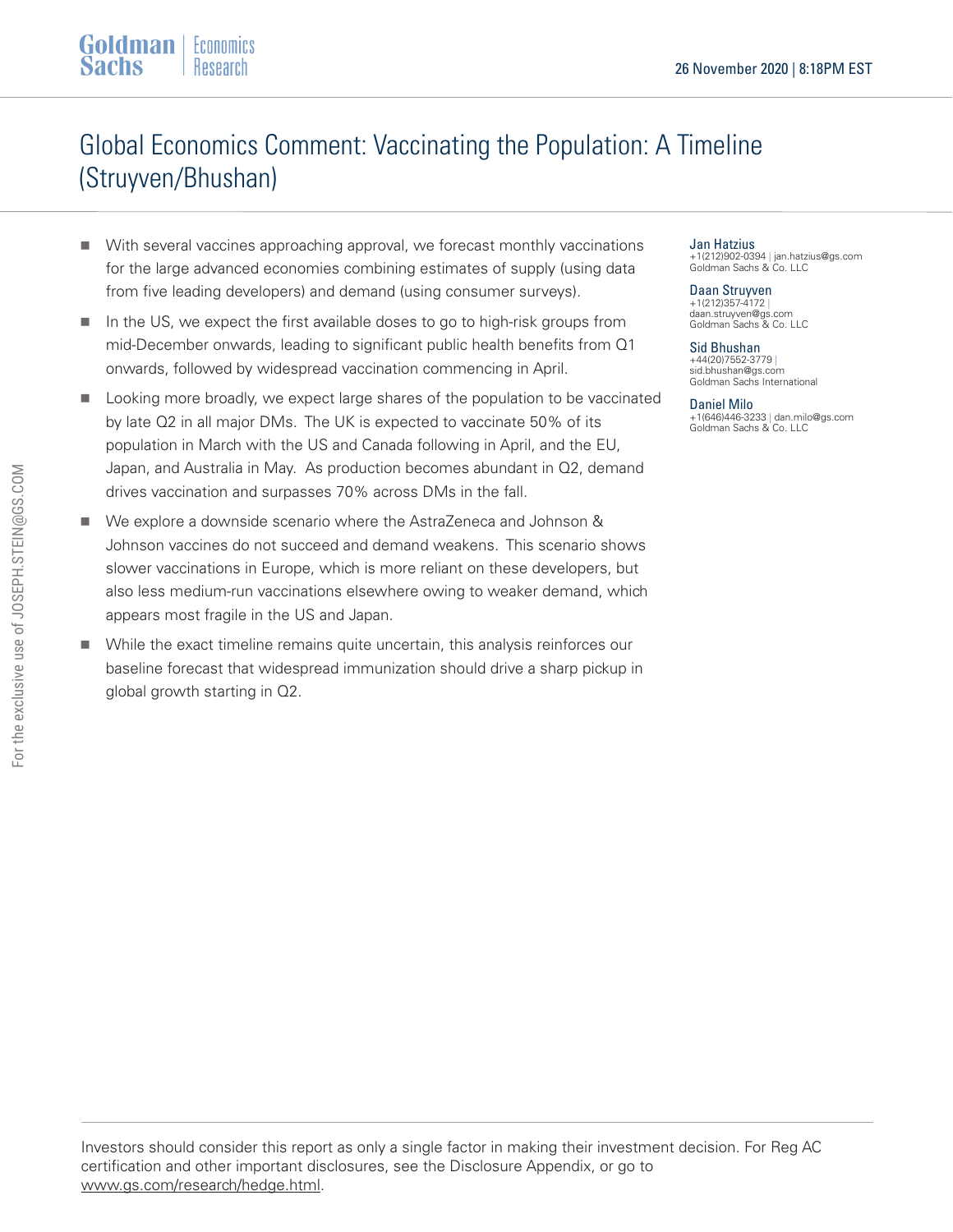# Vaccinating the Population: A Timeline (Struyven/Bhushan)1

Following encouraging trial results from [Pfizer-BioNTech,](https://research.gs.com/content/research/en/reports/2020/11/18/6221f134-4f5f-401f-99c3-60aaa9209900.html) [Moderna a](https://research.gs.com/content/research/en/reports/2020/11/16/2860303e-c9d2-45b5-9452-62975f1da37e.html)nd [AstraZeneca,](https://research.gs.com/content/research/en/reports/2020/11/23/4e8f0608-56c9-44eb-a1f8-fb7cabb733e4.html) the FDA is likely to approve the Pfizer-BioNTech and Moderna vaccines in coming weeks with FDA Advisory Committee meetings on [December 10](https://www.fda.gov/news-events/press-announcements/coronavirus-covid-19-update-fda-announces-advisory-committee-meeting-discuss-covid-19-vaccine) and possibly [December 17,](https://research.gs.com/content/research/en/reports/2020/11/25/4f5d2756-71bf-4eb6-8f1c-68811cefdfcc.html) respectively. Based on comments from European Commission President Ursula von der Leyen, the European Medicines Agency (EMA) is likely to authorize the three leading vaccines by year-end. With market focus shifting from approval to actual distribution, we forecast monthly vaccinations for six major advanced economies in five steps:

**1. Global vaccine production:** We use monthly global production projections from our health care equity analysts for Pfizer-BioNTech, Moderna, AstraZeneca, Novavax, and Johnson & Johnson. The projections assume that production gradually rises in early 2021 and achieves the announced targets.

**2. Country vaccine supply:** To allocate production across countries, we use [data o](https://research.gs.com/content/research/en/reports/2020/11/20/c0b86304-801f-468b-9ac3-554a1b803bcd.html)n agreements of purchases and purchase options, shown in the left panel of Exhibit 1, and data on initial deliveries. We assume the production share a country receives from a developer rises in the country's initial deliveries, confirmed purchases, optional purchases, and population but falls to zero when contracted and optional purchases are delivered or when cumulative deliveries across the five developers exceed 90% of the population.2

#### **Exhibit 1: Elevated Supply Agreements in North America; Surveys Suggest That Demand Is Likely to Rise Over Time**



Source: Ipsos, Goldman Sachs Global Investment Research

**3. Country vaccine demand:** We use responses to the global [Ipsos survey](https://www.ipsos.com/en-us/news-polls/global-attitudes-covid-19-vaccine-october-2020) question of "From when a vaccine is available, when would you become vaccinated?" (Exhibit 1, right). This survey suggests that most people expect to wait some time before taking it,

The authors thank Salveen Richter, Terence Flynn and Keyur Parekh for their input.

<sup>2</sup> We assume the country shares of monthly Pfizer-BioNTech and Moderna deliveries are a weighted average of its shares in initial deliveries (30% weight), confirmed purchases (20%), optional purchases (15%), and its population (35%). While the exact allocation is unknown, these weights imply early US deliveries closely matching guidance from public health officials.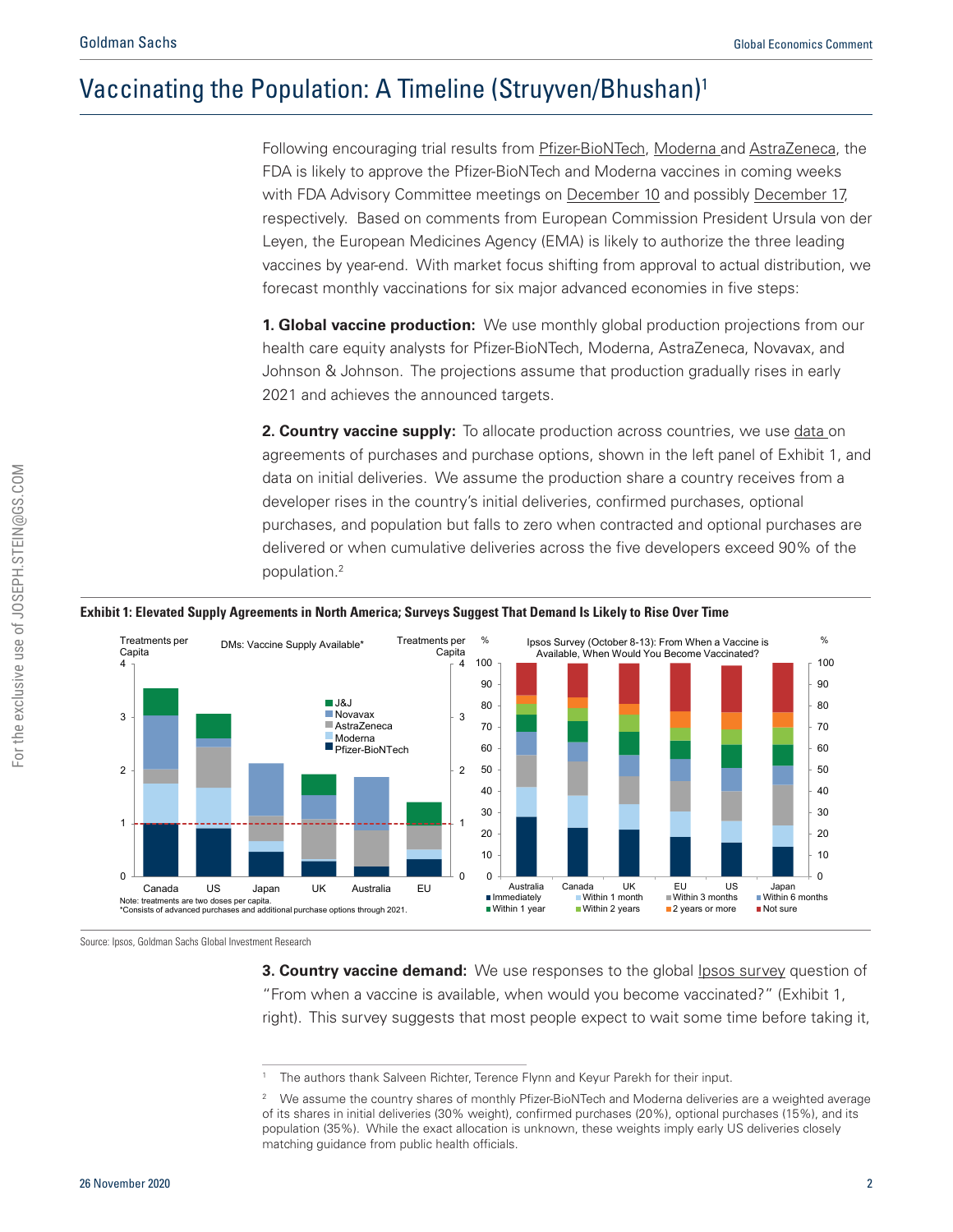consistent with wanting to learn more about safety, side effects, and effectiveness. We also assume that demand will be more elevated and front-loaded than reported in the October Ipsos survey, which preceded recent trial results and upcoming public vaccination campaigns.3 Based on the expected timing of trials for children, we assume vaccinations for children under age 12 start globally in October 2021.

**4. Vaccine distribution capacity:** We assume a speed limit on distribution that rises from 10% of the population in December to 20% of the population from February 2021 onwards based on the peak speed of the flu vaccine US distribution this year, corresponding to 20% of the population per month.4

**5. Country vaccinations:** We estimate monthly vaccination as the minimum of supply, demand, and distribution capacity.5

Exhibit 2 illustrates the estimates of supply (light blue), demand (dark blue), and actual vaccinations (dotted green line) for the US and Canada. In both countries, vaccination is initially significantly limited by scarce supply, until additional capacity allows supply to exceed slowing demand in April. In Canada, the speed limit on distribution binds briefly in April. Demand drives vaccination from April in the US and May in Canada, rises gradually over the summer based on survey estimates, increases significantly with child vaccinations in the fall, and jumps past 70% in October in both countries.

**Exhibit 2: We Expect Supply to Exceed Demand in April in North America**



Source: Goldman Sachs Global Investment Research

<sup>3</sup> To incorporate these expected increases in demand, we adjust the surveys following two approaches and then take a weighted average across approaches. First, we assume that 50% of those who said 'not sure' move to one of the categories with a timeframe of less than a year. Second, we assume that everyone moves forward two categories, with for instance 'within 1 month' and 'within 3 months' moving to 'immediately'.

While more limited experience with Covid-19 vaccines, the double dose regimen, and cold storage requirements suggest a slower distribution relative to the flu vaccine, the large resources and public focus on distributing Covid vaccines suggest a faster distribution.

<sup>5</sup> For simplicity, we count vaccination starting from the first dose onwards even though most leading vaccines will require a second shot delivered 3-4 weeks later.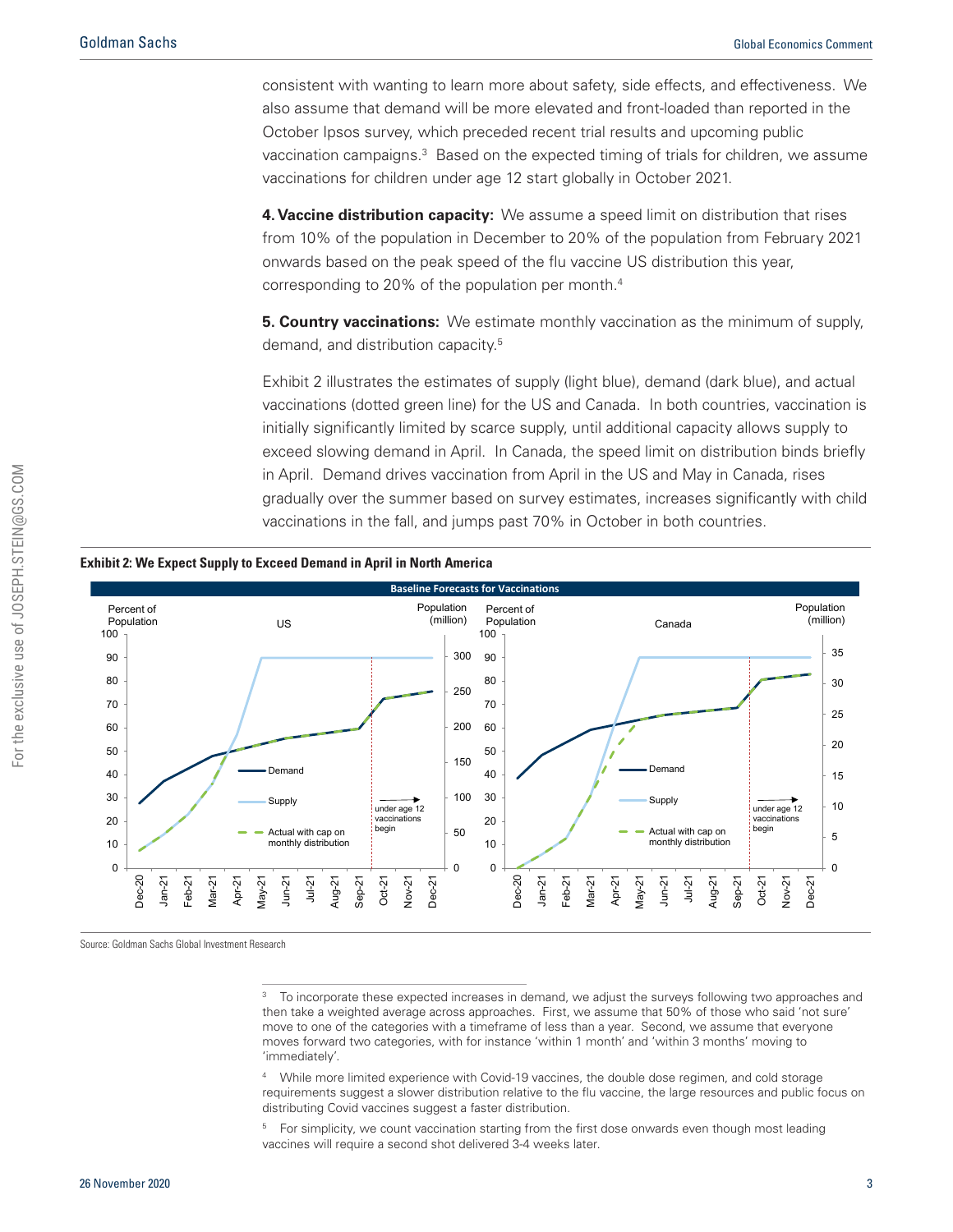Exhibit 3 shows our expected timeline for actual US vaccinations by tiering phase. High-risk groups, mostly health care workers and individuals with comorbid conditions, will likely receive the first available doses from mid-December, likely leading to significant public health benefits from Q1 onwards, followed by widespread vaccination from early April.





Source: National Association of Medicine, Goldman Sachs Global Investment Research

Looking more broadly, our baseline forecast is that large shares of the population are vaccinated by the end of Q2 in all major DMs (Exhibit 4). The UK is expected to vaccinate 50% of its population in March with the US and Canada following in April. We forecast that the EU, Japan, and Australia reach this 50% threshold in May. As production becomes abundant by mid-Q2, vaccination rises gradually with demand and surpasses 70% across all DMs in the fall when children become eligible.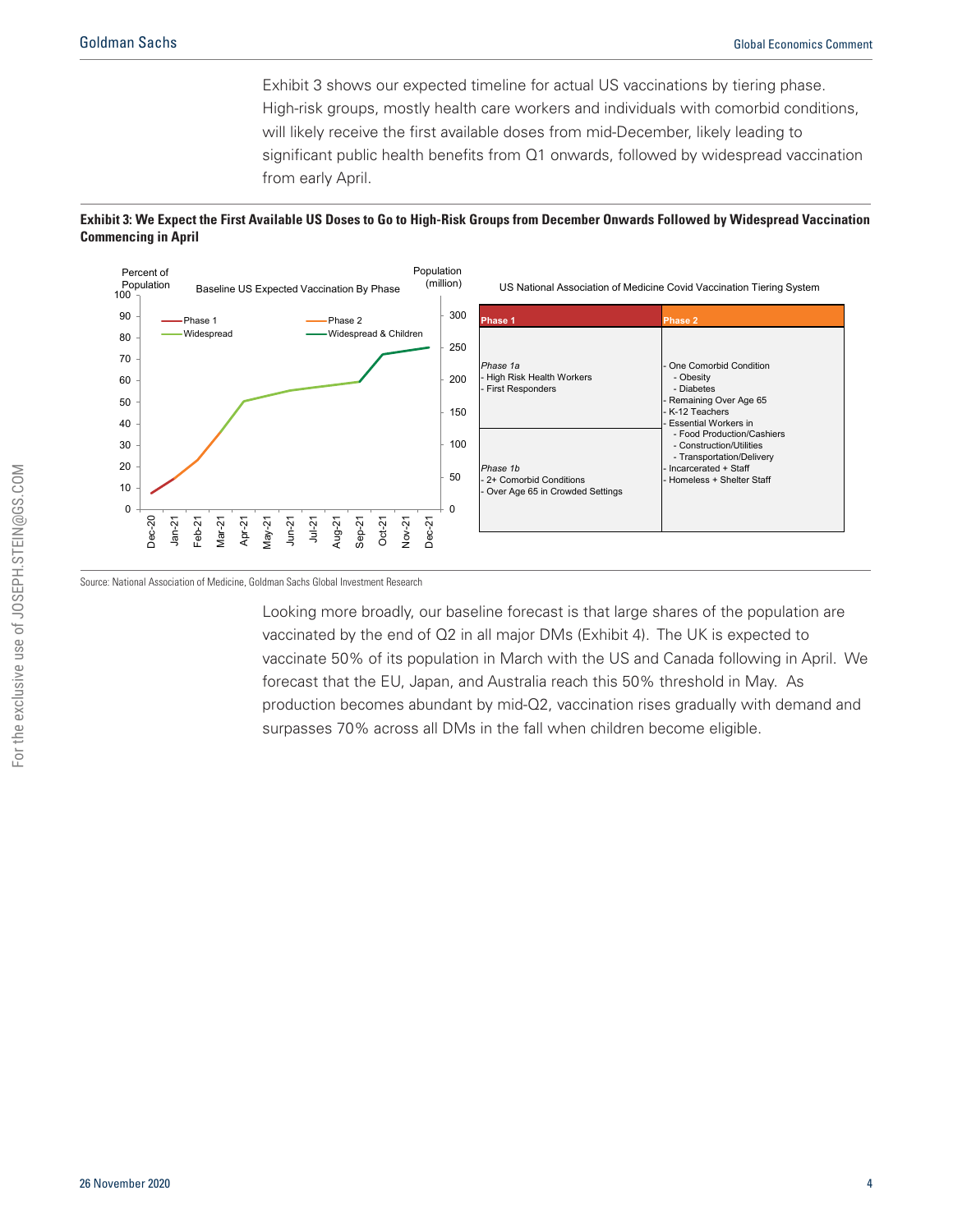

**Exhibit 4: Under Our Baseline Forecast, Large Shares of the Population Are Vaccinated by the End of Q2 in All Major DMs**

Source: Goldman Sachs Global Investment Research

We next explore a downside scenario. This scenario assumes that (1) the AstraZeneca and Johnson & Johnson vaccines, which are both viral vector vaccines, do not succeed (perhaps reflecting safety events), and (2) vaccine demand measures fall back to October 2020 Ipsos survey levels. In this scenario, supply rises much more slowly in the EU, reflecting a larger reliance on both developers. In the medium run, vaccination levels are the lowest in the EU (assuming no new contracts are signed) but also the US and Japan, where the decline in demand leaves vaccination at relatively low long-term levels. In contrast, Australia and Canada are more resilient, benefiting from diversified supply contracts and relatively strong vaccine demand measures.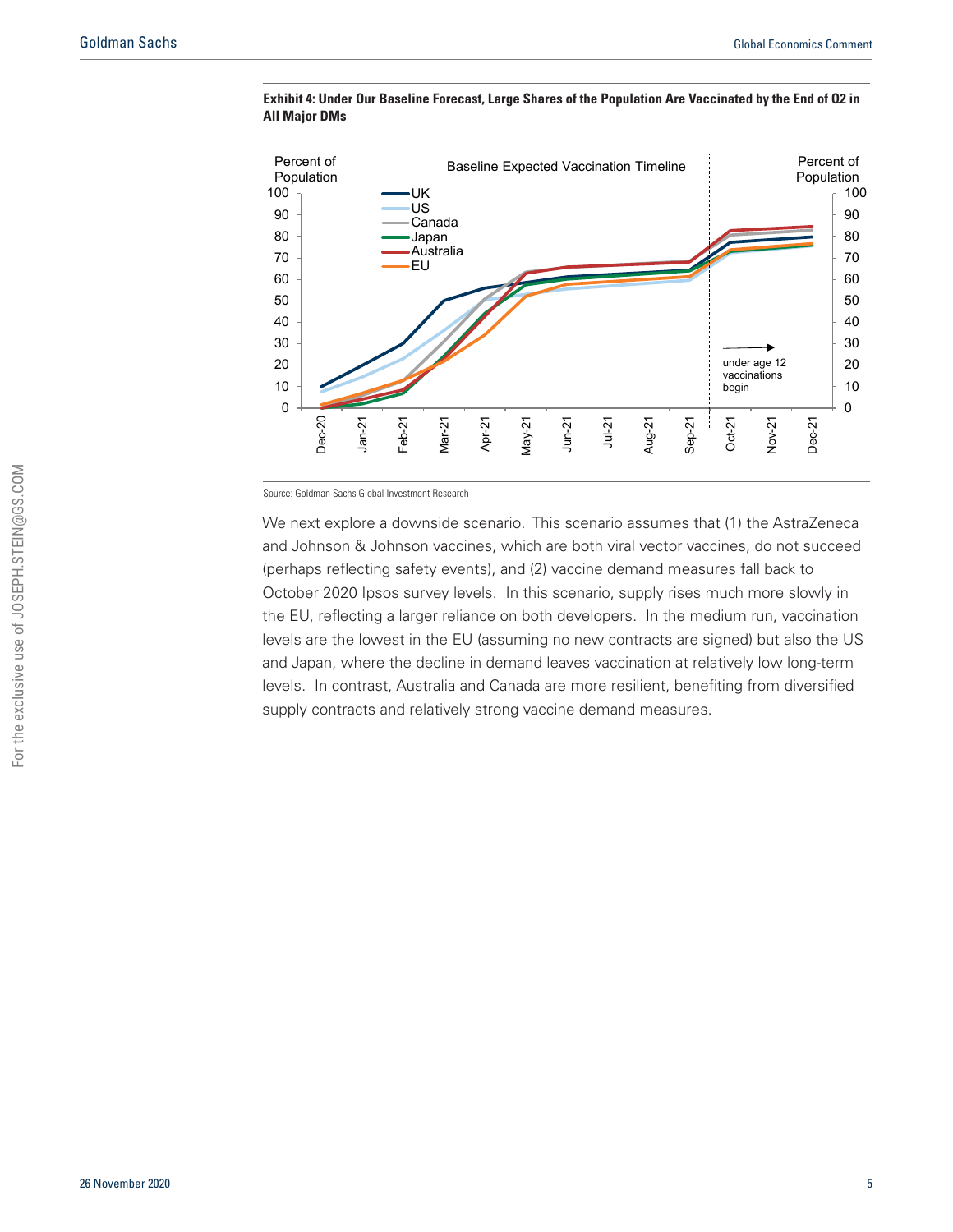

**Exhibit 5: Europe Appears More Vulnerable to a Downside Scenario Where AstraZeneca and Johnson & Johnson Vaccines Do Not Succeed**

Source: Goldman Sachs Global Investment Research

The medium-run effects of the various vaccine candidates, their [impact o](https://research.gs.com/content/research/en/reports/2020/11/18/2a713571-07fc-4b13-a2fe-9cb5abc2853c.html)n transmission, vaccine supply, and especially vaccine demand remain quite uncertain and imply that risks are skewed to a later timeline. Moving in the other direction, the global vaccine pipeline is deeper than the top-5 Western candidates our simulations consider. Taken together, this analysis reinforces our baseline forecast that widespread immunization should drive a sharp pickup in global growth starting in Q2.

### **Daan Struyven**

### **Sid Bhushan**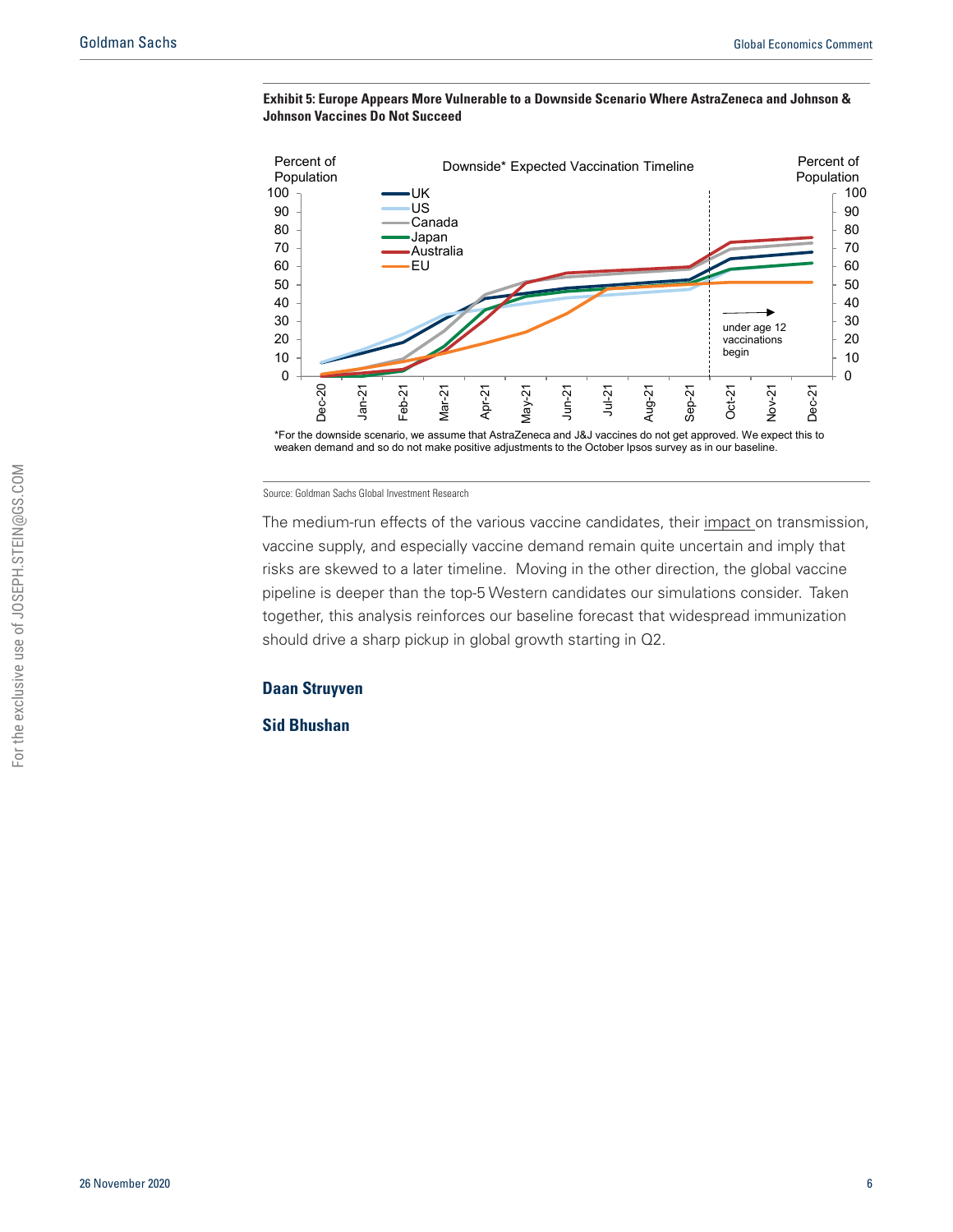# Disclosure Appendix

## **Reg AC**

We, Jan Hatzius, Daan Struyven, Sid Bhushan and Daniel Milo, hereby certify that all of the views expressed in this report accurately reflect our personal views, which have not been influenced by considerations of the firm's business or client relationships.

Unless otherwise stated, the individuals listed on the cover page of this report are analysts in Goldman Sachs' Global Investment Research division.

### **Disclosures**

#### **Regulatory disclosures**

#### **Disclosures required by United States laws and regulations**

See company-specific regulatory disclosures above for any of the following disclosures required as to companies referred to in this report: manager or co-manager in a pending transaction; 1% or other ownership; compensation for certain services; types of client relationships; managed/co-managed public offerings in prior periods; directorships; for equity securities, market making and/or specialist role. Goldman Sachs trades or may trade as a principal in debt securities (or in related derivatives) of issuers discussed in this report.

The following are additional required disclosures: **Ownership and material conflicts of interest:** Goldman Sachs policy prohibits its analysts, professionals reporting to analysts and members of their households from owning securities of any company in the analyst's area of coverage. **Analyst compensation:** Analysts are paid in part based on the profitability of Goldman Sachs, which includes investment banking revenues. **Analyst** as officer or director: Goldman Sachs policy generally prohibits its analysts, persons reporting to analysts or members of their households from serving as an officer, director or advisor of any company in the analyst's area of coverage. **Non-U.S. Analysts:** Non-U.S. analysts may not be associated persons of Goldman Sachs & Co. LLC and therefore may not be subject to FINRA Rule 2241 or FINRA Rule 2242 restrictions on communications with subject company, public appearances and trading securities held by the analysts.

#### **Additional disclosures required under the laws and regulations of jurisdictions other than the United States**

The following disclosures are those required by the jurisdiction indicated, except to the extent already made above pursuant to United States laws and regulations. **Australia:** Goldman Sachs Australia Pty Ltd and its affiliates are not authorised deposit-taking institutions (as that term is defined in the Banking Act 1959 (Cth)) in Australia and do not provide banking services, nor carry on a banking business, in Australia. This research, and any access to it, is intended only for "wholesale clients" within the meaning of the Australian Corporations Act, unless otherwise agreed by Goldman Sachs. In producing research reports, members of the Global Investment Research Division of Goldman Sachs Australia may attend site visits and other meetings hosted by the companies and other entities which are the subject of its research reports. In some instances the costs of such site visits or meetings may be met in part or in whole by the issuers concerned if Goldman Sachs Australia considers it is appropriate and reasonable in the specific circumstances relating to the site visit or meeting. To the extent that the contents of this document contains any financial product advice, it is general advice only and has been prepared by Goldman Sachs without taking into account a client's objectives, financial situation or needs. A client should, before acting on any such advice, consider the appropriateness of the advice having regard to the client's own objectives, financial situation and needs. A copy of certain Goldman Sachs Australia and New Zealand disclosure of interests and a copy of Goldman Sachs' Australian Sell-Side Research Independence Policy Statement are available at: [https://www.goldmansachs.com/disclosures/australia-new-zealand/index.html.](https://www.goldmansachs.com/disclosures/australia-new-zealand/index.html) **Brazil:** Disclosure information in relation to CVM Instruction 598 is available at [https://www.gs.com/worldwide/brazil/area/gir/index.html.](https://www.gs.com/worldwide/brazil/area/gir/index.html) Where applicable, the Brazil-registered analyst primarily responsible for the content of this research report, as defined in Article 20 of CVM Instruction 598, is the first author named at the beginning of this report, unless indicated otherwise at the end of the text. **Canada:** Goldman Sachs Canada Inc. is an affiliate of The Goldman Sachs Group Inc. and therefore is included in the company specific disclosures relating to Goldman Sachs (as defined above). Goldman Sachs Canada Inc. has approved of, and agreed to take responsibility for, this research report in Canada if and to the extent that Goldman Sachs Canada Inc. disseminates this research report to its clients. **Hong Kong:** Further information on the securities of covered companies referred to in this research may be obtained on request from Goldman Sachs (Asia) L.L.C. **India:** Further information on the subject company or companies referred to in this research may be obtained from Goldman Sachs (India) Securities Private Limited, Research Analyst - SEBI Registration Number INH000001493, 951-A, Rational House, Appasaheb Marathe Marg, Prabhadevi, Mumbai 400 025, India, Corporate Identity Number U74140MH2006FTC160634, Phone +91 22 6616 9000, Fax +91 22 6616 9001. Goldman Sachs may beneficially own 1% or more of the securities (as such term is defined in clause 2 (h) the Indian Securities Contracts (Regulation) Act, 1956) of the subject company or companies referred to in this research report. **Japan:** See below. **Korea:** This research, and any access to it, is intended only for "professional investors" within the meaning of the Financial Services and Capital Markets Act, unless otherwise agreed by Goldman Sachs. Further information on the subject company or companies referred to in this research may be obtained from Goldman Sachs (Asia) L.L.C., Seoul Branch. **New Zealand:** Goldman Sachs New Zealand Limited and its affiliates are neither "registered banks" nor "deposit takers" (as defined in the Reserve Bank of New Zealand Act 1989) in New Zealand. This research, and any access to it, is intended for "wholesale clients" (as defined in the Financial Advisers Act 2008) unless otherwise agreed by Goldman Sachs. A copy of certain Goldman Sachs Australia and New Zealand disclosure of interests is available at: [https://www.goldmansachs.com/disclosures/australia-new-zealand/index.html.](https://www.goldmansachs.com/disclosures/australia-new-zealand/index.html) **Russia:** Research reports distributed in the Russian Federation are not advertising as defined in the Russian legislation, but are information and analysis not having product promotion as their main purpose and do not provide appraisal within the meaning of the Russian legislation on appraisal activity. Research reports do not constitute a personalized investment recommendation as defined in Russian laws and regulations, are not addressed to a specific client, and are prepared without analyzing the financial circumstances, investment profiles or risk profiles of clients. Goldman Sachs assumes no responsibility for any investment decisions that may be taken by a client or any other person based on this research report. **Singapore:** Goldman Sachs (Singapore) Pte. (Company Number: 198602165W), which is regulated by the Monetary Authority of Singapore, accepts legal responsibility for this research, and should be contacted with respect to any matters arising from, or in connection with, this research. **Taiwan:** This material is for reference only and must not be reprinted without permission. Investors should carefully consider their own investment risk. Investment results are the responsibility of the individual investor. **United Kingdom:** Persons who would be categorized as retail clients in the United Kingdom, as such term is defined in the rules of the Financial Conduct Authority, should read this research in conjunction with prior Goldman Sachs research on the covered companies referred to herein and should refer to the risk warnings that have been sent to them by Goldman Sachs International. A copy of these risks warnings, and a glossary of certain financial terms used in this report, are available from Goldman Sachs International on request.

**European Union:** Disclosure information in relation to Article 6 (2) of the European Commission Delegated Regulation (EU) (2016/958) supplementing Regulation (EU) No 596/2014 of the European Parliament and of the Council with regard to regulatory technical standards for the technical arrangements for objective presentation of investment recommendations or other information recommending or suggesting an investment strategy and for disclosure of particular interests or indications of conflicts of interest is available at<https://www.gs.com/disclosures/europeanpolicy.html>which states the European Policy for Managing Conflicts of Interest in Connection with Investment Research.

**Japan:** Goldman Sachs Japan Co., Ltd. is a Financial Instrument Dealer registered with the Kanto Financial Bureau under registration number Kinsho 69, and a member of Japan Securities Dealers Association, Financial Futures Association of Japan and Type II Financial Instruments Firms Association. Sales and purchase of equities are subject to commission pre-determined with clients plus consumption tax. See company-specific disclosures as to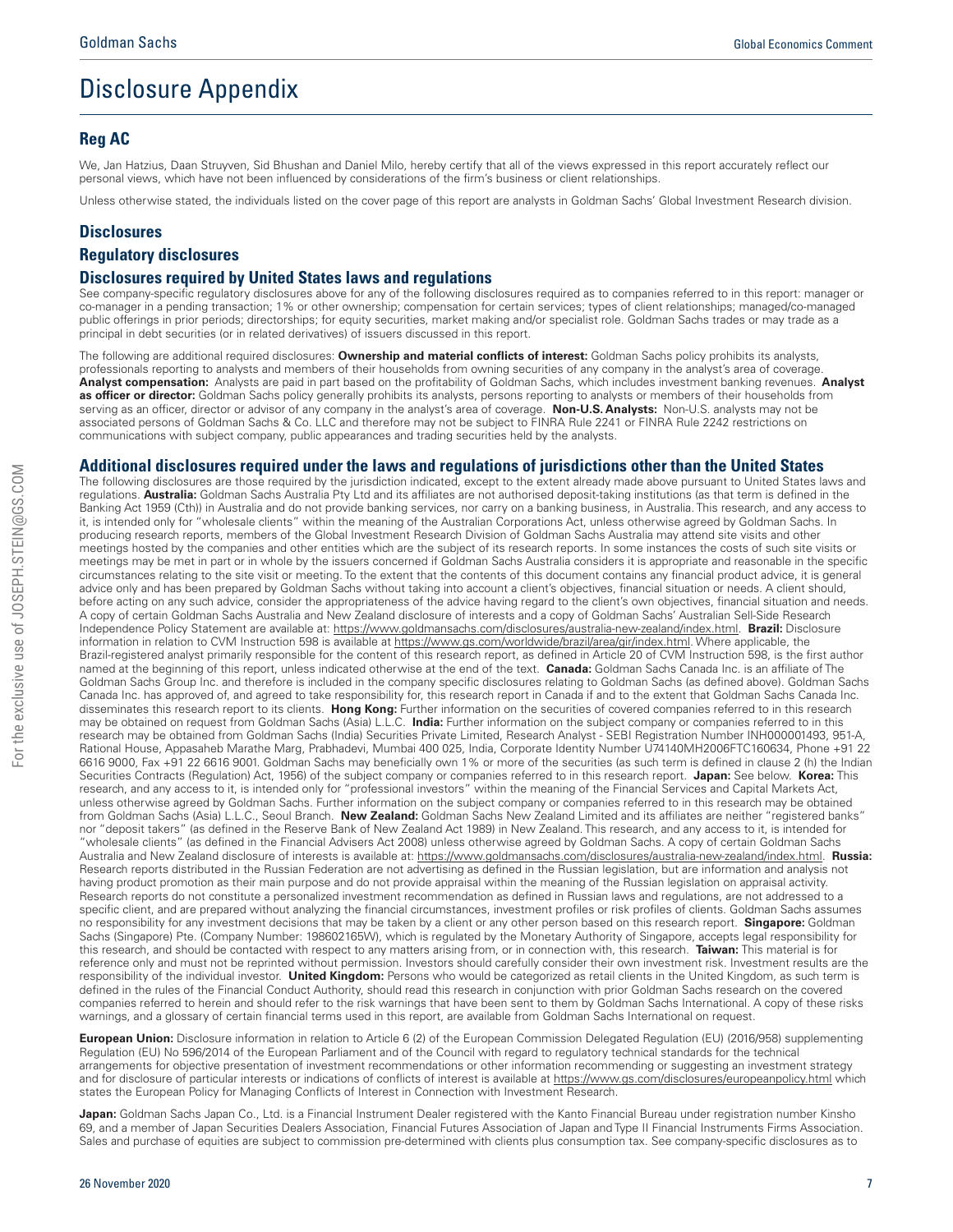any applicable disclosures required by Japanese stock exchanges, the Japanese Securities Dealers Association or the Japanese Securities Finance Company.

#### **Global product; distributing entities**

The Global Investment Research Division of Goldman Sachs produces and distributes research products for clients of Goldman Sachs on a global basis. Analysts based in Goldman Sachs offices around the world produce research on industries and companies, and research on macroeconomics, currencies, commodities and portfolio strategy. This research is disseminated in Australia by Goldman Sachs Australia Pty Ltd (ABN 21 006 797 897); in Brazil by Goldman Sachs do Brasil Corretora de Títulos e Valores Mobiliários S.A.; Ombudsman Goldman Sachs Brazil: 0800 727 5764 and / or ouvidoriagoldmansachs@gs.com. Available Weekdays (except holidays), from 9am to 6pm. Ouvidoria Goldman Sachs Brasil: 0800 727 5764 e/ou ouvidoriagoldmansachs@gs.com. Horário de funcionamento: segunda-feira à sexta-feira (exceto feriados), das 9h às 18h; in Canada by either Goldman Sachs Canada Inc. or Goldman Sachs & Co. LLC; in Hong Kong by Goldman Sachs (Asia) L.L.C.; in India by Goldman Sachs (India) Securities Private Ltd.; in Japan by Goldman Sachs Japan Co., Ltd.; in the Republic of Korea by Goldman Sachs (Asia) L.L.C., Seoul Branch; in New Zealand by Goldman Sachs New Zealand Limited; in Russia by OOO Goldman Sachs; in Singapore by Goldman Sachs (Singapore) Pte. (Company Number: 198602165W); and in the United States of America by Goldman Sachs & Co. LLC. Goldman Sachs International has approved this research in connection with its distribution in the United Kingdom and European Union.

**European Union:** Goldman Sachs International authorised by the Prudential Regulation Authority and regulated by the Financial Conduct Authority and the Prudential Regulation Authority, has approved this research in connection with its distribution in the European Union and United Kingdom.

#### **General disclosures**

This research is for our clients only. Other than disclosures relating to Goldman Sachs, this research is based on current public information that we consider reliable, but we do not represent it is accurate or complete, and it should not be relied on as such. The information, opinions, estimates and forecasts contained herein are as of the date hereof and are subject to change without prior notification. We seek to update our research as appropriate, but various regulations may prevent us from doing so. Other than certain industry reports published on a periodic basis, the large majority of reports are published at irregular intervals as appropriate in the analyst's judgment.

Goldman Sachs conducts a global full-service, integrated investment banking, investment management, and brokerage business. We have investment banking and other business relationships with a substantial percentage of the companies covered by our Global Investment Research Division. Goldman Sachs & Co. LLC, the United States broker dealer, is a member of SIPC [\(https://www.sipc.org\)](https://www.sipc.org).

Our salespeople, traders, and other professionals may provide oral or written market commentary or trading strategies to our clients and principal trading desks that reflect opinions that are contrary to the opinions expressed in this research. Our asset management area, principal trading desks and investing businesses may make investment decisions that are inconsistent with the recommendations or views expressed in this research.

We and our affiliates, officers, directors, and employees, will from time to time have long or short positions in, act as principal in, and buy or sell, the securities or derivatives, if any, referred to in this research, unless otherwise prohibited by regulation or Goldman Sachs policy.

The views attributed to third party presenters at Goldman Sachs arranged conferences, including individuals from other parts of Goldman Sachs, do not necessarily reflect those of Global Investment Research and are not an official view of Goldman Sachs.

Any third party referenced herein, including any salespeople, traders and other professionals or members of their household, may have positions in the products mentioned that are inconsistent with the views expressed by analysts named in this report.

This research is focused on investment themes across markets, industries and sectors. It does not attempt to distinguish between the prospects or performance of, or provide analysis of, individual companies within any industry or sector we describe.

Any trading recommendation in this research relating to an equity or credit security or securities within an industry or sector is reflective of the investment theme being discussed and is not a recommendation of any such security in isolation.

This research is not an offer to sell or the solicitation of an offer to buy any security in any jurisdiction where such an offer or solicitation would be illegal. It does not constitute a personal recommendation or take into account the particular investment objectives, financial situations, or needs of individual clients. Clients should consider whether any advice or recommendation in this research is suitable for their particular circumstances and, if appropriate, seek professional advice, including tax advice. The price and value of investments referred to in this research and the income from them may fluctuate. Past performance is not a guide to future performance, future returns are not guaranteed, and a loss of original capital may occur. Fluctuations in exchange rates could have adverse effects on the value or price of, or income derived from, certain investments.

Certain transactions, including those involving futures, options, and other derivatives, give rise to substantial risk and are not suitable for all investors. Investors should review current options and futures disclosure documents which are available from Goldman Sachs sales representatives or at <https://www.theocc.com/about/publications/character-risks.jsp>and

[https://www.fiadocumentation.org/fia/regulatory-disclosures\\_1/fia-uniform-futures-and-options-on-futures-risk-disclosures-booklet-pdf-version-2018.](https://www.fiadocumentation.org/fia/regulatory-disclosures_1/fia-uniform-futures-and-options-on-futures-risk-disclosures-booklet-pdf-version-2018) Transaction costs may be significant in option strategies calling for multiple purchase and sales of options such as spreads. Supporting documentation will be supplied upon request.

**Differing Levels of Service provided by Global Investment Research:** The level and types of services provided to you by the Global Investment Research division of GS may vary as compared to that provided to internal and other external clients of GS, depending on various factors including your individual preferences as to the frequency and manner of receiving communication, your risk profile and investment focus and perspective (e.g., marketwide, sector specific, long term, short term), the size and scope of your overall client relationship with GS, and legal and regulatory constraints. As an example, certain clients may request to receive notifications when research on specific securities is published, and certain clients may request that specific data underlying analysts' fundamental analysis available on our internal client websites be delivered to them electronically through data feeds or otherwise. No change to an analyst's fundamental research views (e.g., ratings, price targets, or material changes to earnings estimates for equity securities), will be communicated to any client prior to inclusion of such information in a research report broadly disseminated through electronic publication to our internal client websites or through other means, as necessary, to all clients who are entitled to receive such reports.

All research reports are disseminated and available to all clients simultaneously through electronic publication to our internal client websites. Not all research content is redistributed to our clients or available to third-party aggregators, nor is Goldman Sachs responsible for the redistribution of our research by third party aggregators. For research, models or other data related to one or more securities, markets or asset classes (including related services) that may be available to you, please contact your GS representative or go to [https://research.gs.com.](https://research.gs.com)

Disclosure information is also available at<https://www.gs.com/research/hedge.html>or from Research Compliance, 200 West Street, New York, NY 10282.

#### **© 2020 Goldman Sachs.**

**No part of this material may be (i) copied, photocopied or duplicated in any form by any means or (ii) redistributed without the prior written**